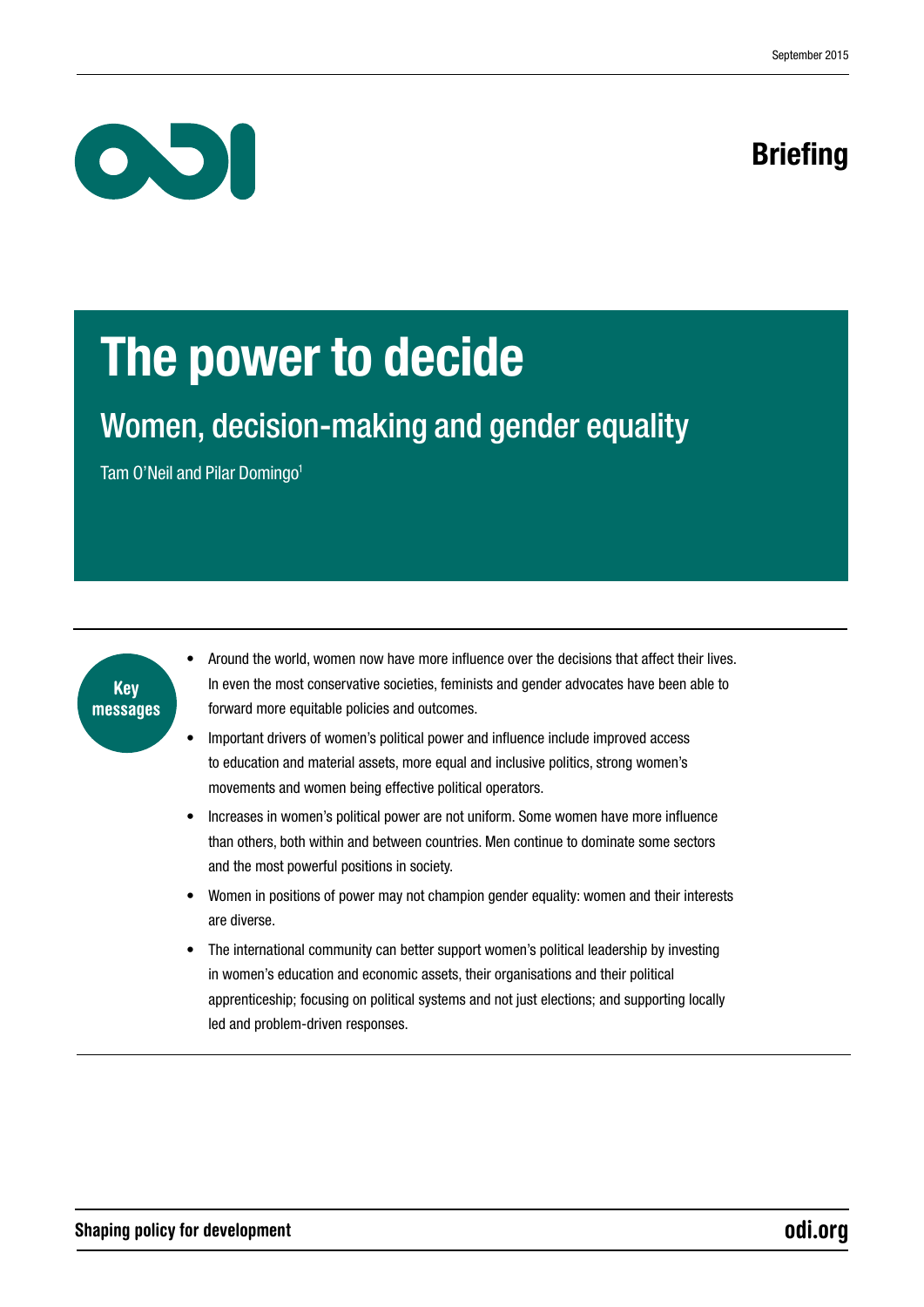This briefing<sup>2</sup> is about women's decision-making power, in particular their ability to influence political decisions about the distribution of public authority, rights and resources. We look at the reasons for women's increased presence in public life around the world, and why women in some socioeconomic groups, sectors and countries have less political power than others. We also examine when and how women have power and influence in practice, and what they seek to achieve. Finally, we provide recommendations on how the international community can better support women's access to decision-making and leadership.

### Box 1: Leadership, decision-making power and influence

**Leadership** means the individual and collective capabilities to mobilise 'people and resources (economic, political and other) in pursuit of particular ends' (Lynne de Ver, 2009). This includes the political aspect of mobilisation – that is, the ability to navigate power relations to secure desired outcomes through contestation and negotiation, the co-option and persuasion of allies and the outmanoeuvring of opponents. Leadership therefore involves the ability to influence the ideas and behaviour of others and is effective when it translates into outcomes, whatever the content of those might be. Leadership may or may not coincide with public positions of authority.

**Decision-making power** is the ability to influence decisions that affect one's life – both private and public. Formal access to positions of authority and to decision-making processes is an important, if insufficient, condition for women to have decisionmaking power in the public domain. In fact, decision-making power is a composite of access, capabilities and actions that shape whether women have influence over the polity or decisions about their private life. Having influence with, over and through people and processes is therefore central to both leadership and decision-making power.

# Explaining gains in women's decision-making power

Women are more visible in public life now than they have been at any other point in modern history. Globally, women have more access to positions of authority than they did 30 years ago – from the judiciary to parliament, from professional associations to the boardroom (see Box 2).

#### Box 2: The representation gap – an upward trend

In the past 30 years, the gender gap in several aspects of public life in low- and middle-income countries has narrowed significantly. The global proportion of women national parliamentarians – the most common measure of this – fell from 11.3% to 22% between 1995 and 2015. By 2011, women made up 40% of the formal labour force and 27% of judges worldwide. Women are even starting to make inroads into solidly male areas, such as the police force (9% by 2011) and the boardroom, with women CEOs of Fortune 500 companies going from 0 in 1995 to 26 in 2015 (Hughes, 2014; ILO, 2012; The Economist, 2015; UN Women, 2011).

This is not a uniform global trend, however. Women's political power differs between regions and countries and, within countries, between sectors and socioeconomic groups. Three main factors enable or constrain women's decision-making power and leadership and explain which women gain political power, when and how.

#### **Institutions**

Institutions are rules and norms that shape people's behaviour and interactions in social, political and economic life. Four changes to formal (written) rules have been instrumental to the increase in women's access to decisionmaking. First, the extension of civil and political rights has made it more possible for women (and men) to participate in public and economic life. Second, many countries are progressively eliminating laws that discriminate against women specifically. Third, democratisation has given much greater numbers of women experience of political office – including poorer women in those countries with elected local government. Fourth, positive measures, such as electoral or party quotas, have been critical to reducing the representation gap in many countries, particularly within national legislatures.

In practice, however, it is the *combination* of different rules and incentives that structures the political opportunities of different women. For example, how quotas work with other features of the political system – such as different types of electoral systems, internal party workings and variations in presidential and parliamentary systems – defines *which* women rise through the political ranks and where their loyalties might lie.

<sup>1</sup> Tam O'Neil and Pilar Domingo are Research Fellows in ODI's Politics and Governance Team. The authors thank Marta Foresti for comments on earlier drafts of the briefing.

<sup>2</sup> The briefing builds on the peer-reviewed outputs from a two-year DFID-funded evidence and learning project on Women's Voice and Leadership in Decision-Making. This includes a comprehensive review of the academic literature, by Domingo, Holmes, O'Neil, Jones, Bird, Larson, Presler-Marshall and Valters (2015), and two rapid evidence reviews by O'Neil and Cummings (2015) and O'Neil and Plank (2015). See reports for full citations of empirical sources and methods.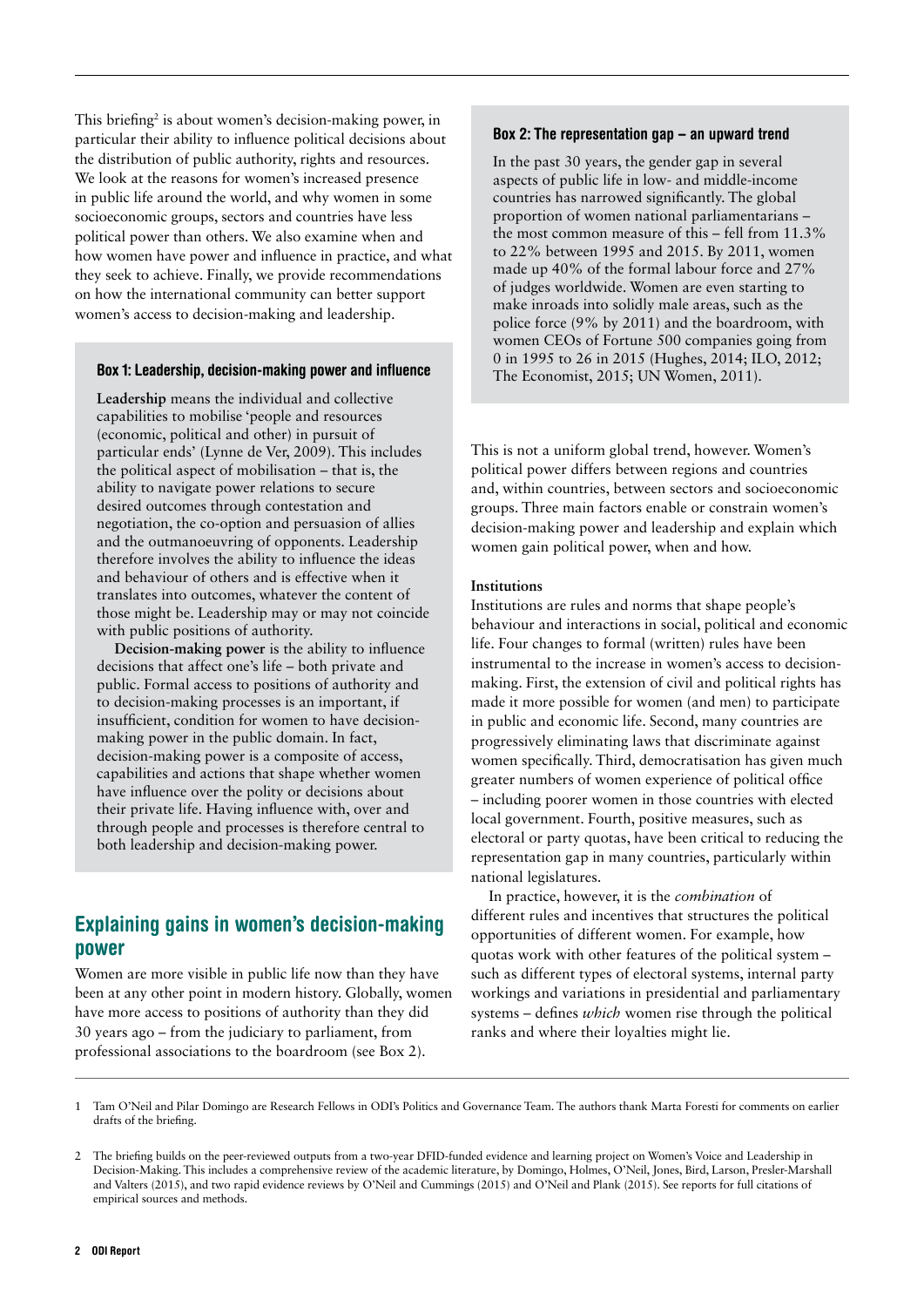Critically, how formal rules work also depends on their interaction with informal (unwritten) rules, social norms and practices. These include customary and religious law and informal political norms, such as patronage-based or 'big man' politics. They also include norms that are so 'hidden' people may not even recognise their effect on their behaviour, such as patriarchy, sexism or racism (Chappell and Waylen, 2013).

### **Structures**

Structures are the deeper social, economic and political endowments, groupings and patterns that shape a society. They tend to be persistent over time: for example, socially constructed categories and identities, such as class, gender, ethnicity or sexuality, endure for centuries. But structural changes that reduce inequalities are ultimately what are required to close the representation gap.

Urbanisation, economic diversification and changes in the gendered division of labour are slowly shifting social beliefs and expectations in developing countries. For example, women moving into traditionally masculine jobs in larger numbers in Zambia is 'disrupting' gender stereotypes about women's capabilities *vis-à-vis* men and the associated cultural expectations about the roles women and men should perform (Evans, forthcoming). Women's participation in the formal labour market has challenged restrictions on women's mobility in Bangladesh.

Social ruptures and shocks can also produce rapid structural change. In particular, large-scale conflict has catalysed shifts in gender relations. The disruption of traditional gender roles and stereotypes during war is one reason for this. For instance, in El Salvador, Peru, Sierra Leone and Sri Lanka, not all women returned to their prewar roles at the end of the conflict; some women continue in newfound leadership roles, for instance in new civil society organisations (Wood, 2008).

But peace processes and constitutional reform during and after conflict have also provided opportunities for women to renegotiate their share of rights and resources, on paper at least, as part of larger political reforms. While women still rarely have an actual seat at the negotiating table, they have been effective in influencing outcomes, including through strategic networking and lobbying with key decision-makers (Nazneen and Mahmud, 2012; Waylen, 2014b).

After conflicts or regime change, male elites often backslide on formal commitments to women's rights, as was seen in Latin America in the 1980s and after the more recent Arab Uprisings. But constitutional gains – such as equality and non-discrimination provisions, quotas, primacy of statutory over customary law or the criminalisation of gender-based violence – are still significant because they increase the likelihood of women's future presence in political life. For example, of the 44 African countries that have rewritten their constitutions since the 1990s, 75% of those that did so after conflict have quota provisions, compared with only 25% of those

that did not experience conflict – and, on average, the post-conflict African countries have double the number of women members of parliament (MPs) (Tripp, 2014).

#### **Capabilities**

Women must draw on a range of capabilities to take advantage of the opportunities institutional and structural changes present. Female politicians tend to be educated, middle-class, often professional – particularly those who engage in politics outside their immediate communities. A girl's future political power is therefore often directly related to her family's socioeconomic status and her parents' attitude to education for girls – and, in particular, to *higher* education.

Families can also be a critical training ground for women leaders. Living in a politically active household can equip women with the nous and connections necessary to be effective political operators – as when parents or spouses are involved in community activism, trade unionism or national office, for instance. Student politics, volunteering and professional life are other key opportunities for women to build their political skills, their reputation and a constituency – what Cornwall and Goetz (2005) call 'political apprenticeship' – more so even than political parties or formal training programmes in political skills.

The private sphere also informs women's power in the public sphere into their adulthood. Women have less time and fewer resources than men because of the gendered division of domestic and reproductive labour: financial and moral support of husbands and other close family members is therefore often instrumental to a woman's political career (Tadros, 2014). And women who have economic capital, in the form of ownership of *and* control over resources, income and assets, are more likely to have decision-making power in the home – particularly when this economic capital is combined with cultural and social capital, such as education (Klugman et al., 2014).

Women's political power also depends on their collective capabilities. Women organising with other women is critical to their questioning of men's dominance and to the solidarity needed to challenge it. Strong, independent women's organisations are also instrumental to achieve changes in gender laws and practices, especially in areas that are likely to generate strong resistance, such as with violence against women or family law (Htun and Weldon, 2011). Much less is known about women's role within political parties and faith-based organisations, and the implications of this for women's political power.

# Explaining variations (and deviations) in women's decision-making power

Too often, strategies to support women's decision-making focus on institutions, structures or capabilities in isolation, with limited appreciation of the linkages between them. This is problematic because how particular capabilities,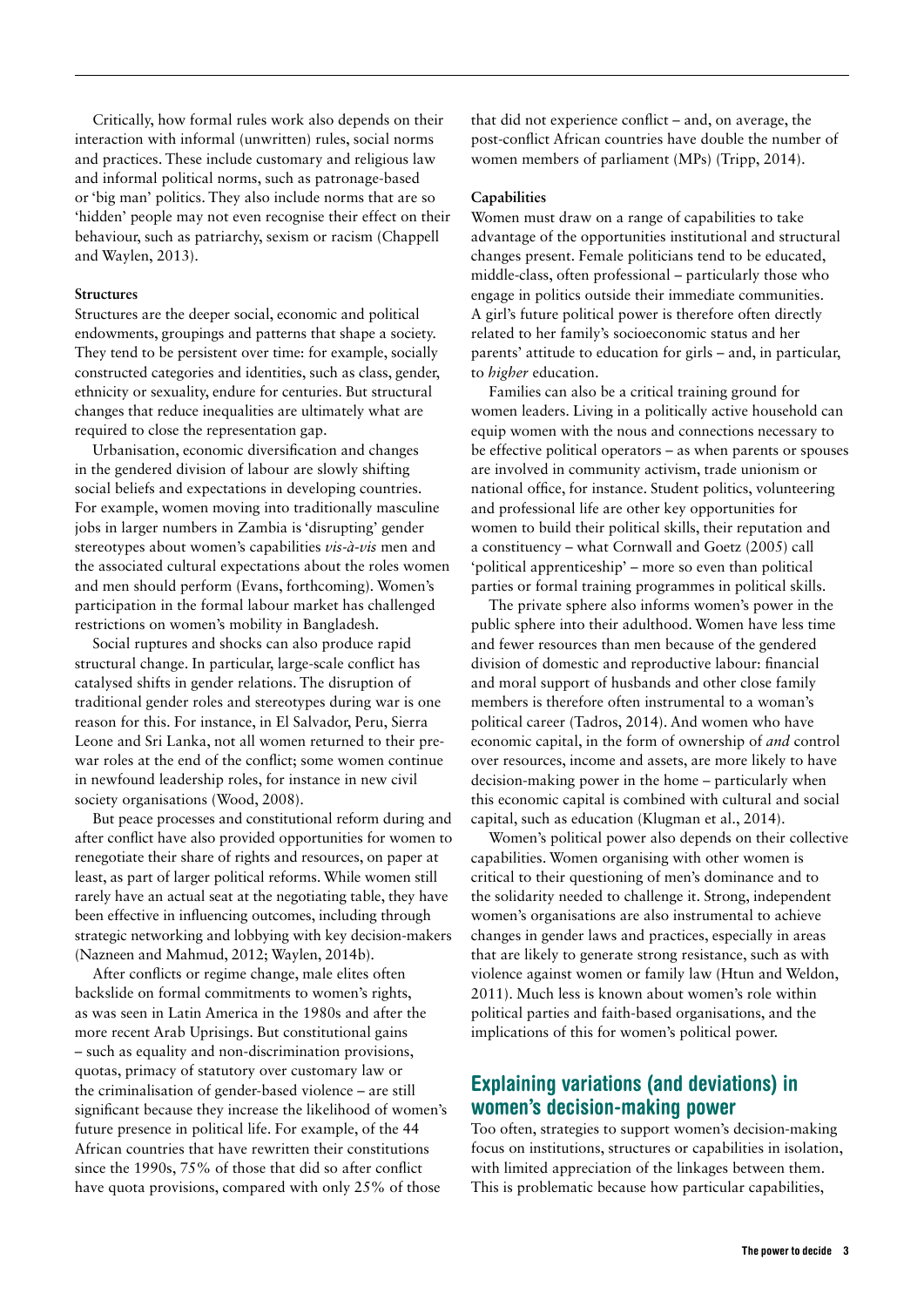institutions and social structures *combine and interact*  shapes women's *actual* influence in decision-making processes. These relationships are the political economy of women's decision-making. They help explain variations in women's political power and leadership, such as:

### **Inequalities between women**

Adverse gender norms affect all women – but how they affect them depends on other structural factors. Gendered barriers to political power are compounded for women who are disadvantaged by their class, ethnicity, religion, age or sexuality. Women from marginalised social groups are less likely than those from dominant social groups to have the social and economic assets to enable them to take advantage of new opportunities for political power.

### **Variations between countries**

Countries also have different social, economic and political conditions that combine in different ways to enable or constrain women's agency and leadership. Multiple pathways to women's political power have emerged from these differences. For example, in Western social democracies, left-of-centre and socially progressive parties have driven large increases in women's representation in national parliaments, even in the absence of quotas. In sub-Saharan Africa, by contrast, women's activism around quotas in post-conflict political negotiations has been critical (Krook, 2010).

## **Deviation between formal and actual power**

The political economy of decision-making also explains why formal authority or positions of power do not always give women substantive influence over private and public decisions that affect their lives. Informal norms and practices influence how formal laws and regulations works. Gender and other social norms are 'sticky' (Mackay, 2014), and typically mean women are unable to exercise power on the same terms as men even after reforms to discriminatory laws. For example, women activists may be unable to attend political meetings in the evening because of domestic responsibilities, or male MPs may use sexual harassment to dominate female MPs.

In addition, behind-the-scenes deliberations can be as important determinants of what public officials decide and why as public deliberations. For example, party positions may be decided on in private social spaces that (formally or informally) exclude women, such as bars or sports clubs, and/or a parliament or board may simply rubber-stamp

decisions already taken in private discussion between the most powerful players.

# Undercover feminism: how women negotiate and influence the rules of the game

Women in the most senior positions are more likely to have actual decision-making power, and there has been some progress here too. In 2015, 10 heads of state and 14 heads of government were women, and the number of women in cabinet between 1999 and 2010 had increased from 9% to 17% (Hughes, 2014). However, it also the case that women are more likely to lead 'soft' ministries, such as health, education or women/children's welfare, and still only rarely get finance, home, security or foreign affairs portfolios (Krook and O'Brien, 2012).

In any case, when opportunities for political influence present themselves, it is not just capabilities that matter but also what women do and how. This is a fourth factor that explains women's decision-making power in practice: *how women negotiate gendered institutions and decisionmaking processes* and fora across politics, economics and society. And, in particular, whether they are able to make the strategic decisions and build the relationships necessary to work with and around political realities (see Box 3).

Holding official power and positions is also only part of the story: women with clout in business, professional, religious and other civic associations can have significant *indirect* influence over politicians and other public officials.3 While women's movements have been central to advancing gender equality agendas, campaigning and advocacy are just the most visible face of women's political struggles. Whether they are business, civic or political leaders, influential women (just like influential men) are those able to leverage informal relationships, build alliances and convince others. This is true of all societies, because personal relationships and the ability to bestow favours is the engine of politics the world over. But the need for politicians and activists to be effective 'off-stage' as well as 'on-stage' is particularly acute in countries where the rule of law is weak, politics is patronage-based and trust derives from who you are and who you know.

Successful women's coalitions in Egypt and Jordan, for example, are those whose leaders have leveraged their informal relationships with key decision-makers to lobby for controversial legislation, for instance on family issues or domestic violence. Behind-the-scenes networking, combined with accepted credibility of these women

Data on who these women are and their assets and organisational roles are less readily available, yet case studies suggest these informal powers and roles can be effective mechanisms for women to exercise power.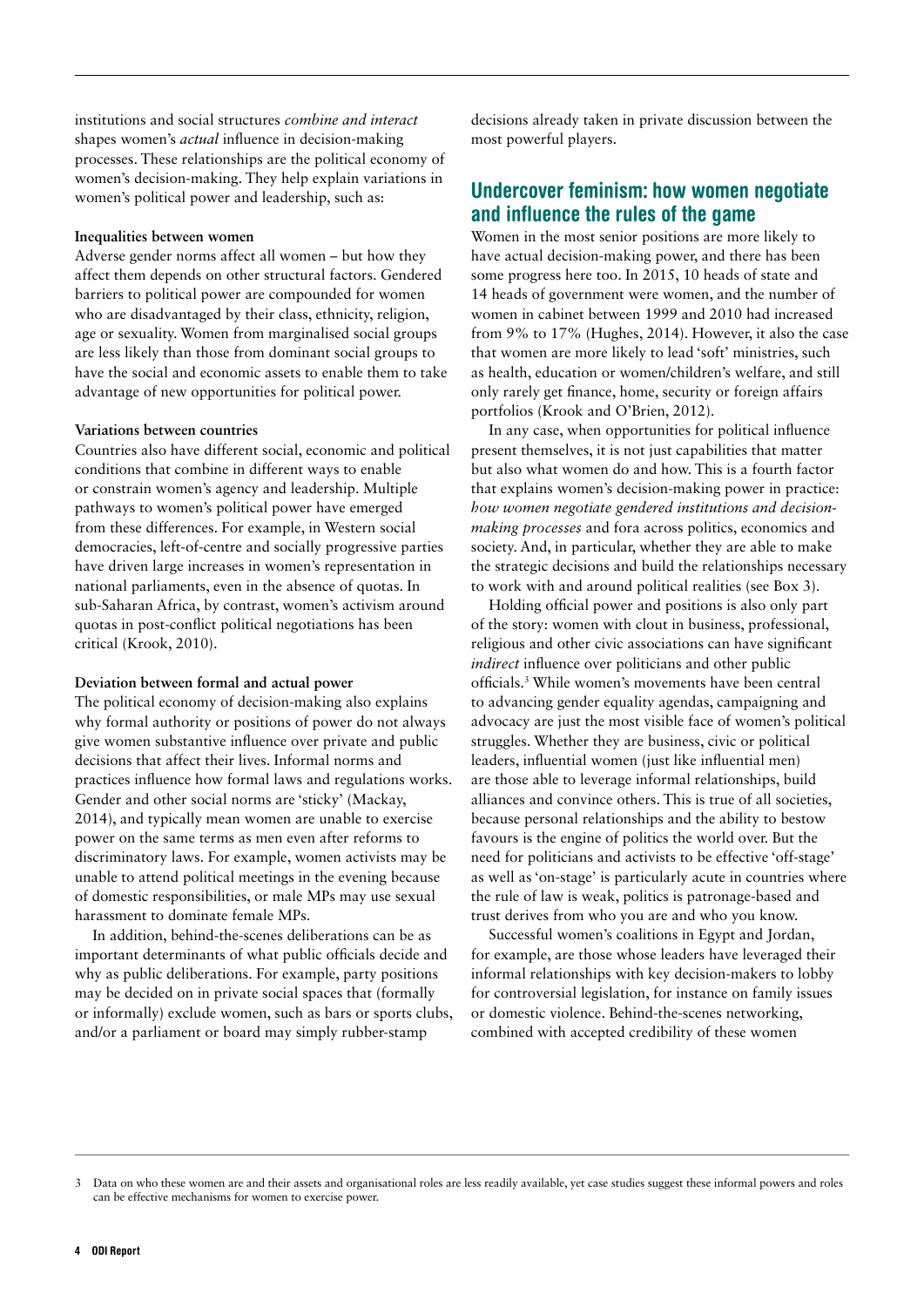## Box 3: Negotiating gendered institutions: Michele Bachelet and executive power in Chile

In an analysis of the presidency of Bachelet in Chile, Staab and Waylen (2015) underline the importance of the politically strategic ways in which 'critical gender actors (male and female)' in government navigated the opportunities and constraints that defined the scope of what was politically possible in terms of gender equality policy. The Bachelet government's capacity to advance this agenda has been constrained by both formal and informal institutional structures and by a range of entrenched interests and power structures, notably related to the Catholic Church, business interests and conservative elements among elite groups.

Nevertheless, progress has been possible across a range of social reform areas (health, pensions and child care). Each of these areas has seen very different sets of challenges and opportunities. Reforms have been possible thanks to the creative strategies of gender actors, who have resorted to a wide range of formal and informal rules and relationships to achieve change within the different policy fields. And these strategies have varied significantly – including in terms of accepting tradeoffs – which reflects the specific constraints, interests and incentive structures within each policy area.

Staab and Waylen underline the importance of examining and understanding 'not only the key actors, both supporter and opponents of positive gender change, but also the formal and informal institutional rules, norms and practices that influence their relative leverage'.

activists, including because of their in-depth knowledge of law, has enabled them to frame socially sensitive issues in ways that have outmanoeuvred (religious) opposition. But key to effective gains has been the ability to spot and use political opportunities *within* the corridors of power, and through deep political sensitivities regarding social norms around family life and gender relations (Tadros, 2011).

In all patriarchal societies, but particularly in extremely conservative societies, women who wish to advance gender equality also need to convince potential male allies, make deals and compromises and frame issues in ways that minimise hard opposition. In constitutional negotiations in Uganda in 1995, for example, the women's caucus was able to convince male allies of the need for progressive gender provisions, such as affirmative action, but had to compromise on the wording of the abortion provision (Tamale, 1999). Technical knowledge, such as legal or scientific skills, as well as political instinct, has been

important to women's effectiveness in such negotiations. Feminist lawyers have played a key role in developing gender-sensitive legal and policy reform. In Colombia, the activism of experienced feminist lawyers has been important to shape law on transitional justice and violence against women legislation (Diaz and Marin, 2013).

# What women with political power do with it

By working politically, women have driven progressive changes in women's rights and gender relations in countries around the world – ones that would once have been unthinkable let alone achievable. In most countries, urban, educated women working inside and outside the state, through a combination of long-term campaigning and seizing opportunities, have won constitutional recognition of women's equal status with men and legal and policy reform across a range of issues, including property and inheritance, reproductive health and violence against women. The struggles of grassroots activists, which mostly focus on more localised and practical issues that affect the day-to-day life of their families, have led to improved health and sanitation, safer environments for women and girls, the exposure of corruption and better outcomes for women in local dispute resolution.

It would be a mistake, however, to assume women with influence, whether at national or grassroots levels, will always use it to advance women's interests. While there is a common assumption that women are more likely than men to pursue policies beneficial for women and children – and sometimes even that they are, on the whole, more socially progressive and peaceful – we actually know relatively little about the preferences, actions and achievements of women leaders. This is especially so outside the most senior women (e.g. positions beneath president) and politics (e.g. business leaders).

Some studies do suggest women leaders are more likely to prioritise public goods,<sup>4</sup> and there are plenty of case studies of women who individually or collectively seek to reduce gender inequality. But the evidence does not substantiate the premise that having more women in power – even a critical mass – will automatically improve outcomes for women more generally. There are two main reasons why descriptive representation (how many women?) does not equal substantive representation (what women do and who they act for?)

First, women are not a homogenous group with a discernible set of 'women's interests'. They may have more in common with men from their own social group than with women from a different class, ethnic group, religion, location or ideological persuasion. For example, women elected through quotas in Burundi are widely seen as

<sup>4</sup> For example, Beaman et al. (2006) use the natural experiment produced by the random assignment of women's leaders in Gram Panchayats in India to look at their impact on outcomes, finding women leaders are more likely to promote public good provision.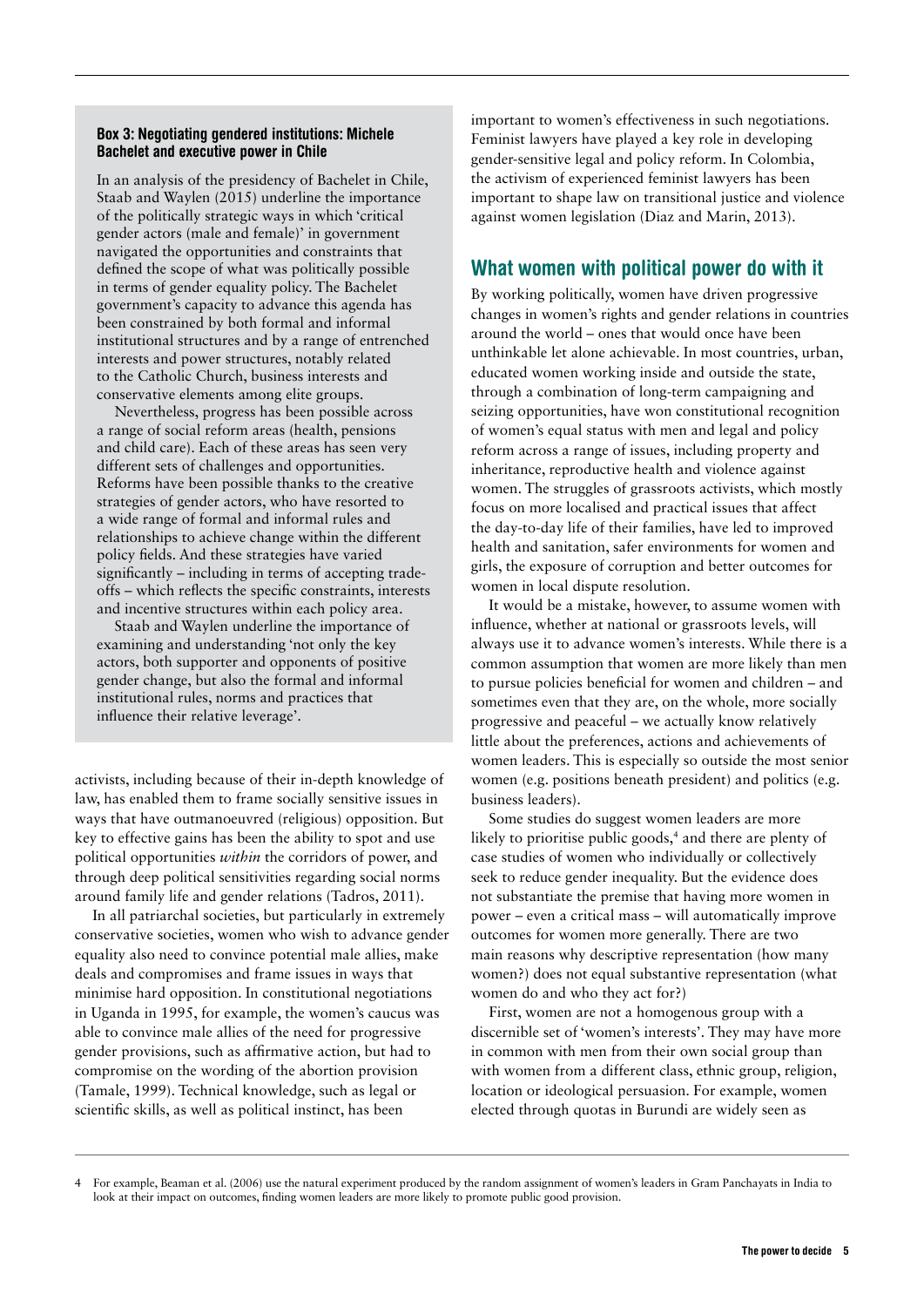'token' women rather than representatives of poor women or gender interests.

Second, even powerful women can find their options for advancing women's rights to be limited. They may face resistance and backlash, such as when women who transgress gender stereotypes are subject to violence, and gender discrimination, such as when women are prevented from reaching senior positions. The wider political environment may also limit the power of women leaders, such as when the executive marginalises parliament in practice, or when loyalty to patrons weakens the ability of women to organise with other women.

Nevertheless, whether women in formal positions identify as feminist, in public or private – what Childs and Krook (2008) call 'critical actors' – and the quality of their relations with women's organisations and activists does appears to be more important to gender equality gains than the number of women in power.

# Towards better support to women's political power and leadership

There is international momentum around improving the lives of women and girls. Reducing gender inequalities has high-level political support in several bilateral and multilateral agencies. The newly agreed 2030 Agenda for Sustainable Development includes a specific target on women's full and effective participation in leadership at all levels of decision-making. The anniversaries of the UN Fourth World Conference on Women in Beijing (1995) and UN Security Resolution 1325 on Women, Peace and Security (2000) provide political opportunities to push the agenda on women's political power and leadership. Our assessment of the evidence suggests five ways international agencies might do this.

**Be clear about the objective:** Increasing women's presence in public life is a valid political project and indicator of gender equality in itself, and a necessary condition for women to have influence. Increasing the chances of women being politically influential is a different, if related, objective, requiring different types of interventions. Increasing the likelihood that powerful women will use their influence to increase women's rights and gender equality is a third objective, which involves a different set of considerations again, for instance about who the women in power are, which interests they prioritise, and whether they are likely to support feminist causes. Conflating these distinct objectives makes it less likely that programmes will be well designed, makes it more difficult to communicate progress and reinforces erroneous assumptions.

**Invest in women's organisations and movements:** Support to women's organisations should always be a priority.

While short-term benefits might be difficult to predict or report, the importance of strong, independent women's movements to gender gains over time cannot be overstated. Women's organisations need to arise from domestic processes of contestation, however; attempts by foreign actors and funders to drive agendas can undermine domestic capacity and voluntarism and create backlash.

**Focus on political systems, not just elections:** There is clear value in supporting mechanisms to increase women's representation, through quotas, women's caucuses and whole-of-electoral-cycle support to women candidates and politicians. But whether and how these mechanisms work to increase the decision-making power of different women will depend on the wider political system. To be effective, support to women's political power must pay attention to how different features of the system work together, including electoral rules, party system, regime type and political culture.

**Invest in political apprenticeship:** Women develop political skills and experience in a range of ways and through different modes of political action. Political parties are essential to women's influence once elected, but may not be the most important training grounds for women politicians. Supporting schools and civic associations can be effective ways to extend opportunities for political apprenticeship to greater numbers and groups of women. Donors therefore need also to invest in a range of potential pathways to women's leadership, with a country's political economy shaping decisions.

**Invest in women's education and economic assets:** It will be an opportunity missed if increased spending for women's leadership goes only to bigger gender programmes that focus directly on women's political participation. Economic and social capabilities provide a building block for political capabilities. There is a clear opportunity to indirectly support women's decision-making power through education, but also economic programmes that increase women's access to property, land, livelihoods, other capital and business opportunities. Existing initiatives can be adapted so they not only help achieve women's economic empowerment but also enhance women's role in decisionmaking in business and economic policy.

**Be locally led and problem driven:** Support to women's decision-making needs to be driven by actual opportunities for reform in specific contexts. Identifying specific problems also helps move away from generic gender interventions. Instead, it is important to focus on the obstacles to women's capacity for influence and decisionmaking in different political, social and economic roles and the opportunities to achieve concrete outcomes in gender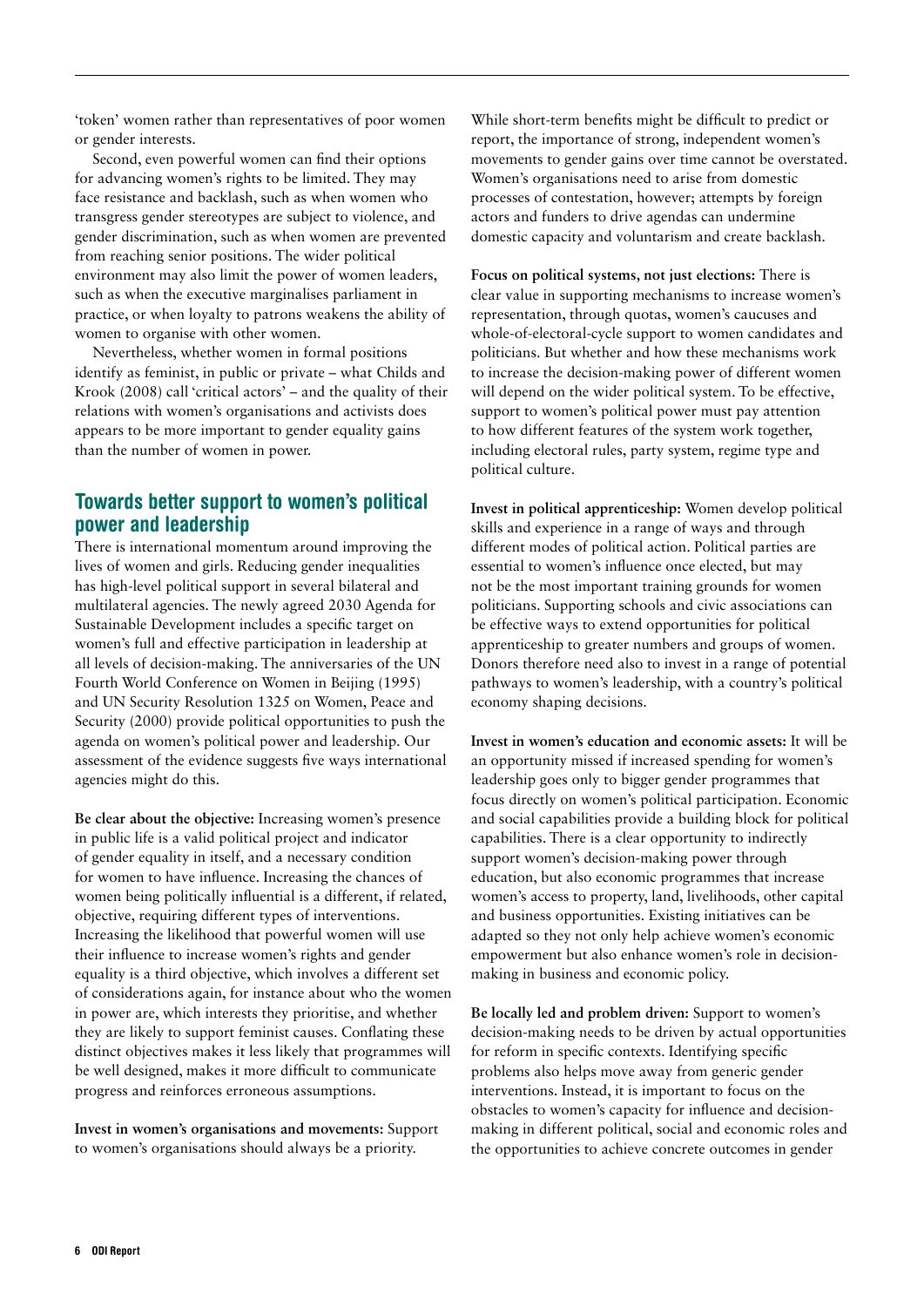equality gains. The presence and willingness of local reform champions is therefore critical, as are adaptive programmes that allow them to work politically and flexibly.

# References

Beaman, L., Duflo, E., Pande, Y. and Topalova, P. (2006) 'Women Politicans, Gender Bias and Policy-Making in Rural India'. Background Paper for the State of the World's Children 2007. New York: UNICEF.

Chappell, L. and Waylen, G. (2013) 'Gender and the Hidden Life of Institutions'. *Public Administration* 91(3): 599-615.

Childs, S. and Krook, M. L. (2008) 'Critical Mass Theory and Women's Political Representation'. *Political Studies* 56: 725-736.

Cornwall, A. and Goetz, A. M. (2005) 'Democratising Democracy: Feminist Perspectives'. *Democratization* 12(5): 783-800.

Diaz, C. and Marin, I. (2013) 'Reparations in Colombia: Advancing the Women's Rights Agenda', in L. Yarwood (ed.) *Women and Transitional Justice: The Experience of Women as Participants*. Abingdon: Routledge.

Domingo, P., Holmes, R., O'Neil, T., Jones, N., Bird, K., Larson, A., Presler-Marshall, E. and Valters, C. (2015) 'Women's Voice and Leadership in Decision-Making: Assessing the Evidence'. London: ODI.

Evans, A. (forthcoming) '"For the Elections, We Want Women!": Closing the Gender Gap in Zambian Politics'. *Development and Change*.

Htun, M. and Weldon, S. L. (2011) 'The Civic Origins of Progressive Policy Change: Combating Violence against Women in Global Perspective, 1975–2005'. *American Political Science Review* 106(03): 548-569.

Hughes, M., with Duncan, B. and Pournik, M. (2014) 'Women's Leadership as a Route to Greater Empowerment: Report on the Diamond Leadership Model'. Washington, DC: USAID.

ILO (International Labour Organization) (2012) 'Global Employment Trends for Women'. Geneva: ILO.

Klugman, J., Hanmer, L. Twigg, S. Hasan, T. McCleary-Sills, J. and Santamaria, J. (2014) *Voice and Agency: Empowering Women and Girls for Shared Prosperity*. Washington, DC: World Bank.

Krook, M. L. (2010) 'Women's Representation in Parliament: A Qualitative Comparative Analysis'. *Political Studies* 58: 886-908.

Krook, M. L. and O'Brien, D. (2012) 'All the President's Men? The Appointment of Female Cabinet Ministers Worldwide'. *Journal of Politics* 74(3): 840-55.

Lynne De Ver, H. (2009) 'Conceptions of Leadership'. Background Paper 4. Birmingham: Developmental Leadership Programme.

Nazneen, S. and Mahmud, S. (2012) 'Gendered Politics of Securing Inclusive Development'. Manchester: ESID.

Mackay, F. (2014) 'Remembering the Old, Forgetting the New: "Nested Newness" and the Limits of Gendered Institutional Change'. *Politics & Gender* 10(4): 459-471.

O'Neil, T. and Cummings, C. (2015) 'Do Digital Information and Communication Technologies Increase the Voice and Influence of Women and Girls? A Rapid Review of the Evidence'. London: ODI.

O'Neil, T. and Plank, G. (2015) 'Support to Women and Girls' Leadership: A Rapid Review of the Evidence'. London: ODI.

Staab, S. and Waylen, G. (2015) 'Understanding Gender in the Executive: Politics, Institutions and Policy Change in Bachelet's Chile 2006-10'. Manchester: University of Manchester.

Tadros, M. (2011) 'Working Politically Behind Red Lines: Structure and Agency in a Comparative Study of Women's Coalitions in Egypt and Jordan'. Research Paper 12. Birmingham: Developmental Leadership Programme.

Tadros, M. (2014) 'Engaging Politically: Rethinking Women's Pathways to Power', in M. Tadros (ed.) *Women in Politics: Gender, Power and Development*. London: Zed Books.

Tamale, S. (1999) *When Hens Begin to Crow: Gender and Parliamentary Politics in Uganda.* Boulder, CO, and Kampala: Westview Press and Fountain Publishers*.*

The Economist (2015) 'What's Holding Women Back?', 23 January, [www.economist.com/blogs/](http://www.economist.com/blogs/democracyinamerica/2015/01/women-and-work) [democracyinamerica/2015/01/women-and-work](http://www.economist.com/blogs/democracyinamerica/2015/01/women-and-work), accessed 10 August 15.

Tripp, A. M. (2012) *Women and Politics in Uganda*. Madison, WI: University of Wisconsin Press.

UN Women (2011) *Progress of the World's Women: In Pursuit of Justice.* New York: UN Women.

Waylen, G. (2014a) 'Informal Institutions, Institutional Change and Gender Equality'. *Political Research Quarterly* 67(1): 212-223.

Waylen, G. (2014b) 'A Seat at the Table – Is It enough? Gender and Multiparty Negotiations in South Africa and Northern Ireland'. *Politics & Gender* 10(4): 495-523.

Wood, E. J. (2008) 'The Social Processes of Civil War: The Wartime Transformation of Social Networks'. *Annual Review of Political Science* 11(1): 539-561.